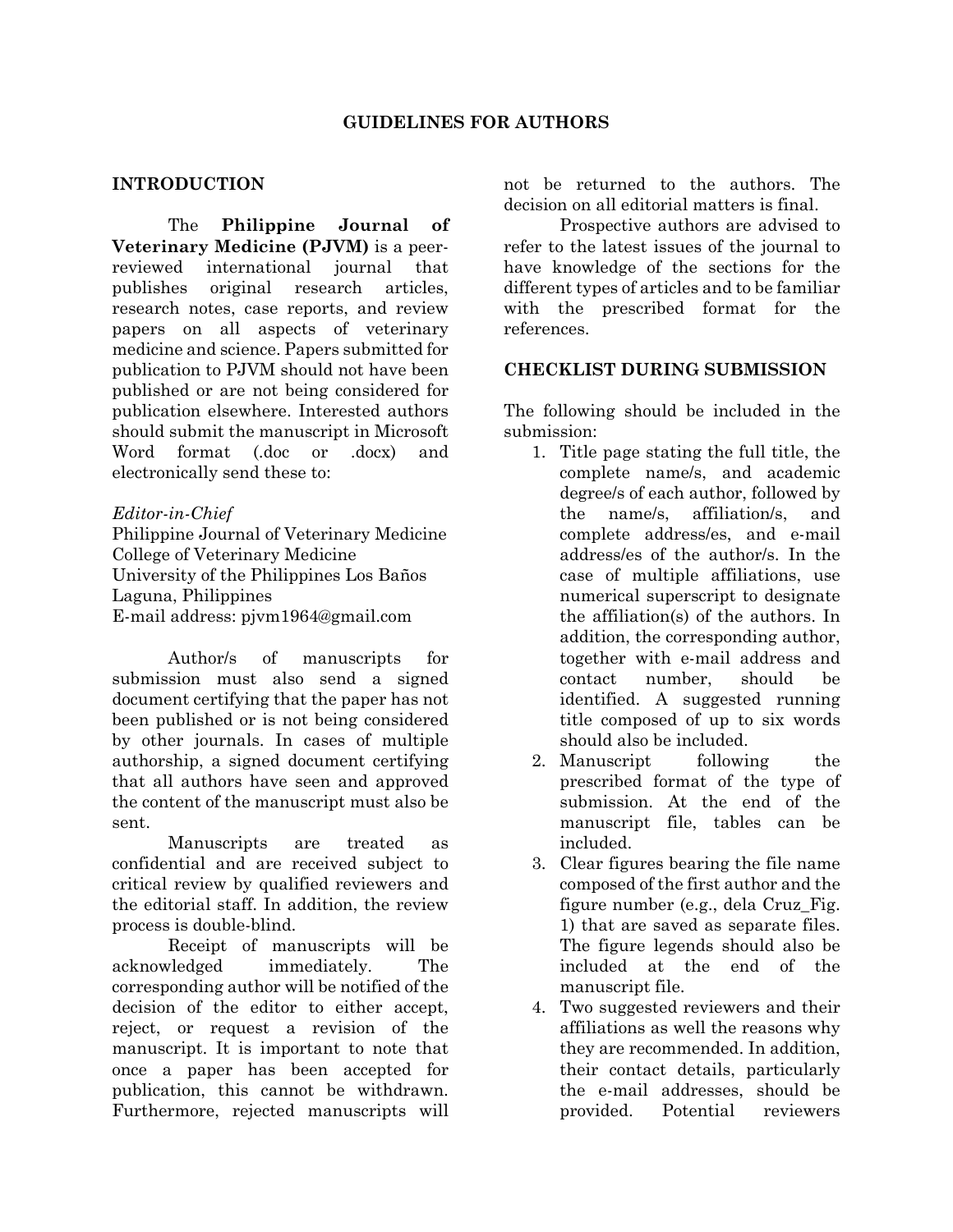should not be affiliated with the authors' own institution and should not have served as co-author, in the last five years, of any publication of the prospective PJVM author.

Additional considerations are as follows:

- Manuscript should have been written in the American English language. Kindly ensure correct spellings and grammar.
- References should follow the prescribed citation format. Make sure that all references mentioned in the manuscript are included in the Reference Section and vice versa.
- If applicable, permission should be obtained for the use of copyrighted materials from other sources (including the internet).
- Only those who have contributed substantially to the paper should be listed as authors. These include those who participated in the conception, design, or analysis and interpretation of data, drafting, and final approval of the manuscript to be published. Papers with multiple authors should include a description of the contribution of each author .
- A statement on competing interests at the end of the manuscript should be included. If there is nothing to declare, write, "The authors have no competing interests to declare."

# **TYPES OF SUBMISSION**

**Original article** is a full account of the research work done that requires a full and precise description as well as a clear interpretation of theoretical and experimental data.

**Research note** is a short report of an original research. This is intended to communicate research results rapidly but

is insufficient to fulfill the requirement of a full - length article.

**Case report** is a description of an individual or series of clinical cases which should be unique and preferably, a first time report. The main sections include Abstract, Introduction, Case Presentation, and Discussion.

Research notes and case reports should not exceed six journal pages. In both categories, there must be a short Abstract. The section headings in the body of the paper may be modified.

**Review article** is a comprehensive and critical or analytical discussion of a particular subject that provides animal scientists and veterinarians with reliable facts and conclusions without their having to search the literature themselves. The text should not exceed 12 journal pages.

# **MANUSCRIPT PREPARATION GUIDE**

In preparing the manuscripts, authors must conform to the style of the Journal. Failure to do so may lead to rejection or delay in publication.

All parts of the manuscript (including title page, tables, figures, legends, and footnotes) should be typed double-spaced on letter  $(8.5" \times 11")$  typewriting paper with at least one-inch margins (top, bottom, and sides). Each page should be numbered consecutively, beginning with the title page. The font to be used is Times New Roman, size 12. The page number should be shown on the upper right-hand corner of each page. A continuous line number should be shown on the left side of each page.

# **ARTICLE STRUCTURE**

*1. Abstract*

Should compose of a maximum of 200 words containing the main objectives, basic procedures, significance of the work, main findings, and principal conclusions.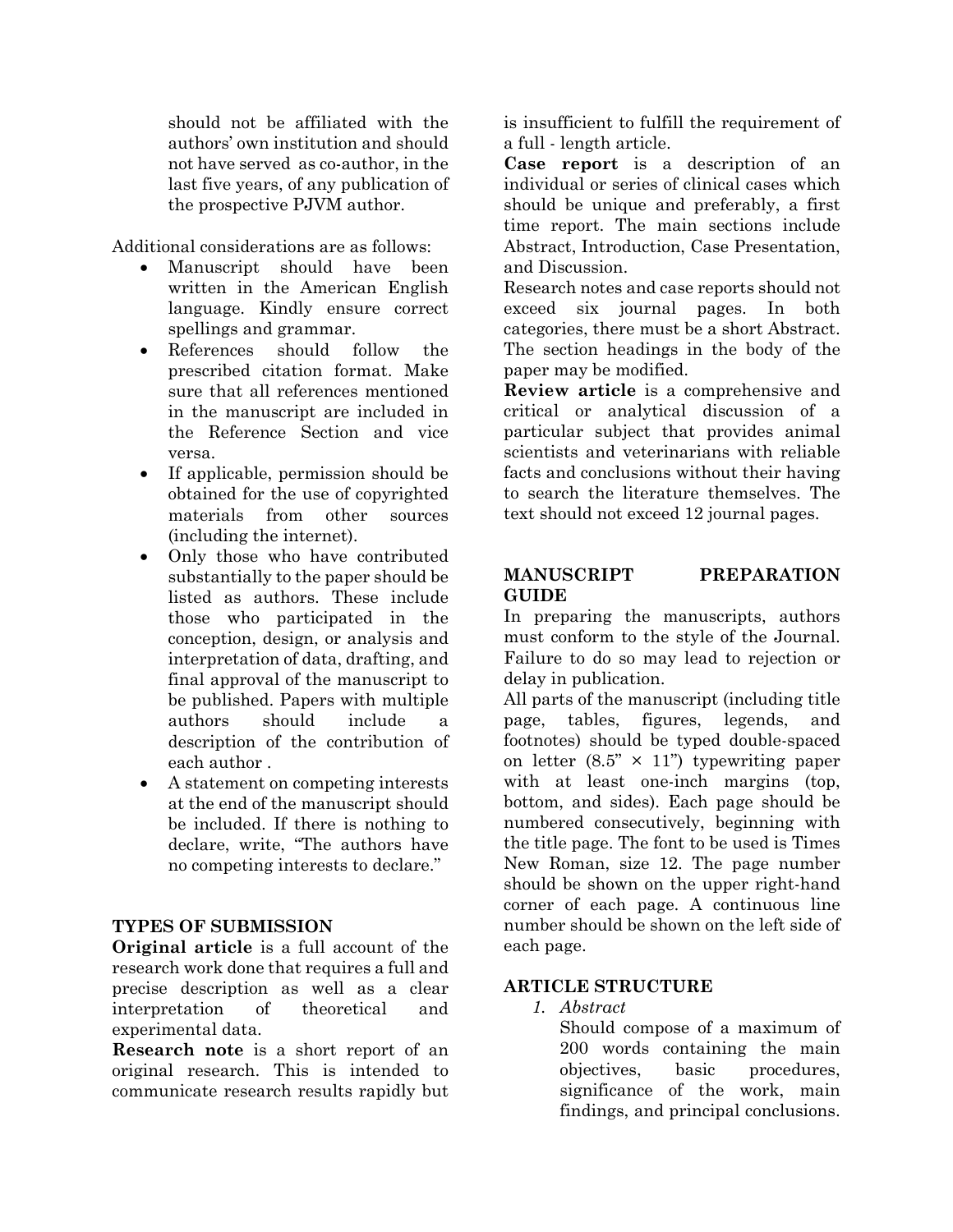Below the abstract, a list up to seven key words, in alphabetical order and separated by a comma, should be provided to assist indexers in cross-indexing. Key words should be listed in the Index Veterinarius.

*2. Introduction*

Gives a brief description of the problem, a short survey of the relevant literature, and the aim of the work.

*3. Materials and Methods*

Should describe in detail (including methods of statistical analysis), all procedures and materials that would allow other investigators to reproduce the results. However, this should exclude a detailed description of methods that are available in published form and can be cited as references. Materials should be identified by chemical or generic names or descriptions. In instances where the product or equipment was essential to the outcome of the experiment, the proprietary or brand name and name and addresses of the manufacturer should be enclosed in parentheses. If applicable, a statement explicitly indicating approval of the use of animals by a committee (i.e. IACUC permit) should be indicated.

*4. Results*

Should include a logical presentation of data. In the Discussion, the results should be evaluated or interpreted and compared/contrasted with those from the available literature. Recommendations, when appropriate, may be included. In short papers and Research Note, the Result and Discussion section may be combined.

*5. Acknowledgment*

Should be limited to persons who have contributed substantially to the technical content. The names of funding organizations should be written in full and described.

- *6. Statement on Competing Interests*  If nothing to declare, write, "The authors have no competing interests to declare."
- *7. Authors' Contribution* For submissions with multiple authorship, the contribution of each author should be identified following "CRediT – Contributor Roles Taxonomy" (https://casrai.org/credit/). The significant contributions include conceptualization, investigation, methodology, data analysis, funding acquisition, resources, project administration, and manuscript writing.
- *8. References*

Should be limited to what is relevant and necessary. In the text, the name of the author and the year of publication should be in parenthesis, *e.g*. (Eduardo, 2009). For more than two authors, *et al*. should be used after the name of the senior author, *e.g*. (Vizmanos *et al*., 1990). Where several references are quoted together, they should be placed in chronological order. In addition, listed references at the end of the article should be arranged in alphabetical order according to the first author's name in hanging indent and written as follows: Author's name(s) and initials, year of publication, full title of the paper, full title of journal (italicized), volume, issue number, and first and last pages.

# *Examples*:

Maala CP and Bueno R. 1997. Clear cells in the pancreatic acinus of the Philippine carabao (*Bubalus*